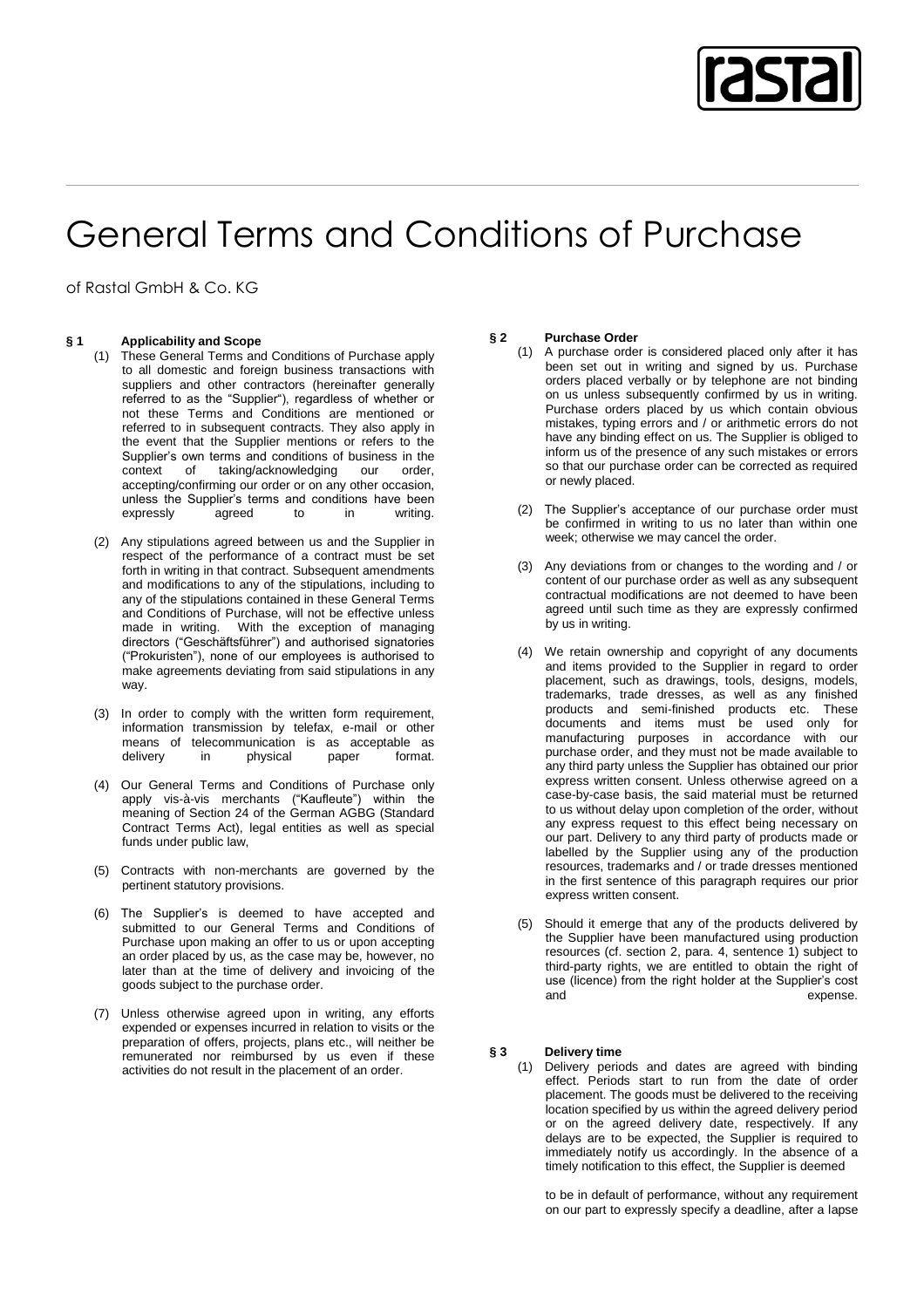of eight (8) calendar days from the agreed delivery date or **period.** 

- (2) In the event that the Supplier comes into and, despite a reminder from us, continues in default ("Verzug"), we are entitled to claim liquidated damages ("Vertragsstrafe") amounting to 0.5 percent of the net order value for each week commenced or completed. The overall amount will not, however, exceed 5 percent of the net order value and/or of the delivery value. We are entitled to claim liquidated damages without prejudice to any other rights which we may have at law. The Supplier is permitted to provide evidence that the loss or damage caused by the Supplier's default is nil or significantly lower than claimed by us. In this case, the liquidated damages amount will be reduced accordingly.
- (3) Should the Supplier come into default ("Verzug"), we may furthermore rescind the contract without granting a respite. Exercise of the right of rescission will not in any way affect our right to additionally claim unliquidated damages for non-performance. The liquidated damages paid or to be paid will be credited against the pertinent unliquidated damages.
- (4) We are under no obligation to take delivery of goods prior to the agreed delivery date or prior to expiry of the agreed delivery period, respectively.

#### **§ 4 Delivery / Packaging**

- (1) The Supplier is fully responsible for obtaining the goods and services needed to meet the Supplier's contractual performance obligations and will be held liable specifically for any associated non-conformities/defects, regardless of the Supplier's actual fault ("Verschulden").
- (2) Delivery must be carried out to the receiving location indicated by us, at the Supplier's expense and free of charge for us. If, by way of exception, payment of freight charges is our responsibility, the Supplier is required to use the mode of transport specified by us. In all other cases, the Supplier is obliged to select the mode of transport and delivery most favourable to us.

(3) Excess quantities are only accepted if we have given our prior written consent to the over- delivery. Short deliveries are not acceptable.

(4) As a matter or principle, prices are inclusive of packaging/packing charges. If, in exceptional circumstances, a different arrangement is made, packaging/packing must be charged at cost price. The Supplier is required to use the type of packaging/packing specified by us, whilst ensuring that the goods are adequately protected against damage and deterioration. Packaging/packing materials will not be returned by us unless expressly otherwise agreed in writing.

#### **§ 5 Prices**

- (1) Unless expressly provided otherwise in writing, the agreed prices are fixed prices as long as the Supplier does not reduce the respective prices across the board.
- (2) Price reductions undertaken in the period between order placement and fulfilment must inure to our benefit.
- (3) The Supplier is obliged to offer us prices and conditions that will not be any less favourable than the prices and conditions offered to any other customer exhibiting identical or equivalent characteristics or circumstances in its relationship with the Supplier in the respective case.

### **§ 6 Invoice / Payment**

- (1) A separate invoice must be issued for each purchase order. Each invoice must state the order number as well as the specifications indicated in the order. Payment is effected after full receipt of conforming/defect-free goods or services, respectively, as well as after receipt of the pertinent invoice. This principle also applies in case of partial deliveries. Time delays caused by incorrect or incomplete invoices will not in any way count towards discount periods.
- (2) Invoices are settled by the means of payment of our choice, either within fourteen (14) days less three percent (3 %) discount or within forty-five (45) days without deduction, counting from the date of receipt of the invoice or of the goods or performance / services, respectively, whichever occurs later. These terms apply to all transactions unless a different arrangement has been previously explicitly agreed upon in writing.
- (3) We are entitled to exercise the right of setoff and retention as well as any other right to withhold performance within the scope permitted by law.
- (4) The Supplier is neither permitted to assign to a third party any claims which the Supplier may have against us nor to have said claims collected by a third party without our prior written consent.

#### **§ 7 Transfer of Ownership / Passing of Risk**

- (1) Ownership of the ordered items passes to us upon delivery.
- (2) The items must be delivered free of any third-party rights. If a purchase order is for the supply of processed goods, the material provided by us remains our sole property. The Supplier is obliged to notify us without delay should any third party assert claims in respect of the material concerned.
- (3) Unless otherwise agreed in writing, delivery must be made on a customer-delivered ("Free Domicile") basis. As a matter of principle, the risk in the goods does not pass to us until the goods have been delivered to us at the agreed place of destination.
- (4) The Supplier is required to indicate on all shipping documents, delivery notes and invoices our order number, project number, article number, article designation, project name as well as the name of our project handler. The Supplier's failure to comply with this requirement may result in processing delays for which we cannot be held responsible.
- (5) If the delivery item is a machine or other type of aggregate equipment, the Supplier is furthermore obliged to hand over to us, no later than upon delivery of the respective item, three (3) copies each of the pertinent operating and maintenance documents as well as care care instructions.

# **§ 8 Contractual Warranty/Statutory Warranty/Handling of Complaints**

- (1) The Supplier undertakes to ensure that the goods, including their trade dress and labelling, conform to our specifications under the respective purchase order. All our purchase orders and service orders must be executed professionally and properly in accordance with the applicable state-of the-art standards.
- (2) The Supper is under the obligation to have an adequate Outgoing Goods Inspection process in place that is required to take into account the standards applicable to the Incoming Goods Inspection process conducted at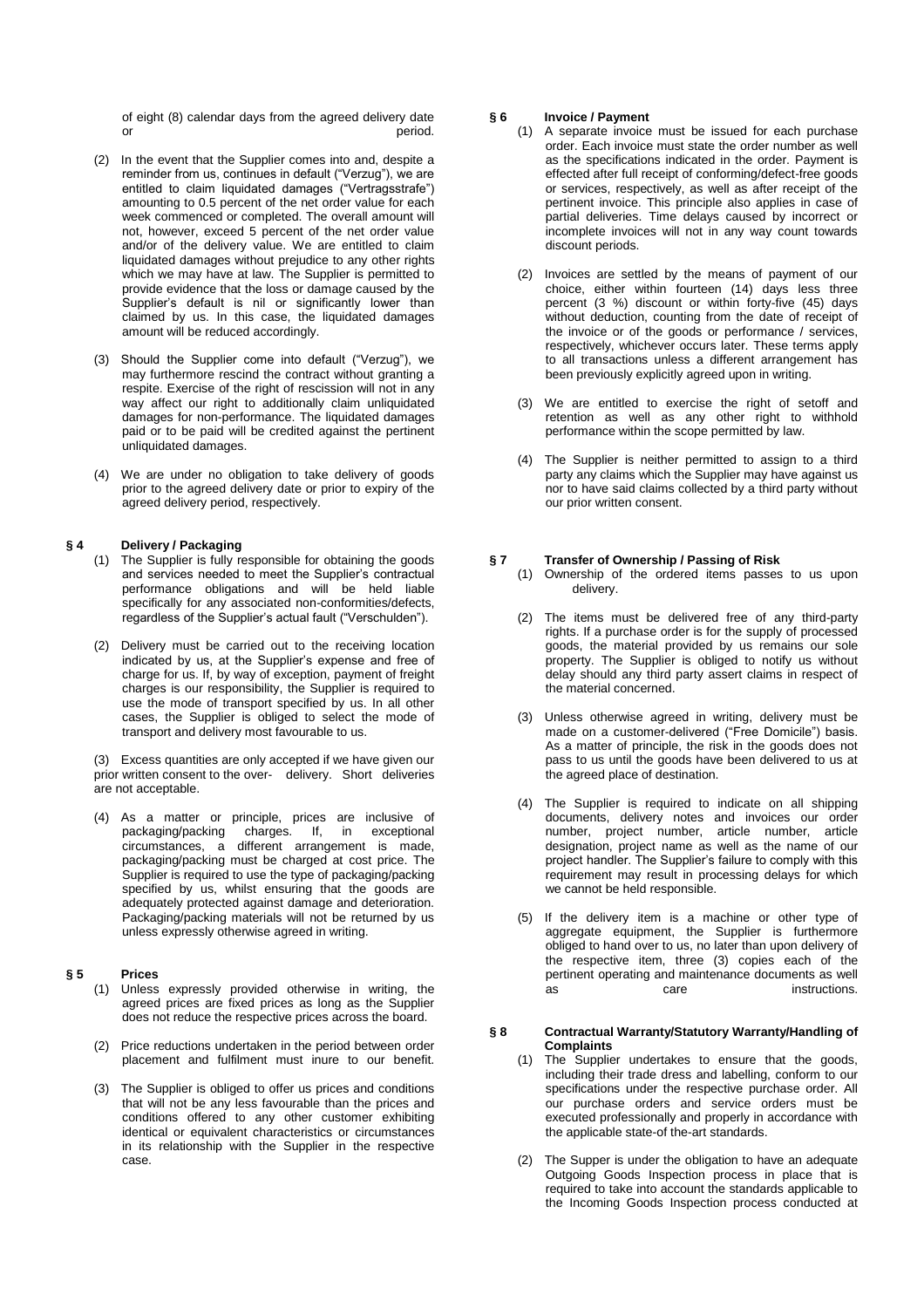RASTAL. The inspections must be carried out in accordance with standard DIN ISO 2859, Test Level I. Critical characteristics:  $AQL = 0$ <br>Maior characteristics:  $AQL = 4$ Major characteristics:  $AQL = 4$ <br>Minor characteristics:  $AQL = 4$ Minor characteristics:

- (3) In the event of non-conforming / defective goods or services being delivered, the Supplier will be afforded the opportunity to either rectify the non-conformance / defect through rework or repair, or to provide a replacement delivery. If the Supplier is unable to accomplish either remedy, or if the Supplier continues to default in performance after having received from us a deadlined request requiring the Supplier to comply with its contractual obligations within the time frame provided, we may return the goods at the Supplier's risk and expense and to cover our supply requirements elsewhere. In urgent circumstances, we may, after notification of the Supplier, accomplish the required rectification ourselves or arrange for a third party to do so; the costs incurred thereby must be borne by the Supplier.
- (4) The contractual warranty period for the products manufactured by the Supplier as well as for services provided by the Supplier expires twenty-four (24) months from the date of delivery and acceptance of the respective products or services.
- (5) The provisions set out hereinabove apply to all conceivable transactions, such as sales contracts, contracts for work and services ("Werkverträge") as well as contracts for work and materials ("Werklieferungsverträge").
- (6) The Supplier represents, warrants and guarantees in respect of all orders for, and deliveries of, machines, machine parts and any other types of equipment that the delivery items meet all state-of-the-art standards and that all safety measures, whether imposed by law, by supervisory authorities, by institutions for statutory accident insurance and prevention and/or by similar entities, are complied with and that all nonconformances / defects which are attributable to faults in material and/or workmanship and which occur within a period of two (2) years from the date of placement into service will be rectified without delay and free of charge for for the usual contract of the usual contract  $\sim$  us.

#### **§ 9 Product Liability / Producer's Liability**

- (1) If the Supplier is held liable for a defective product within the meaning of the German Product Liability Act ("Produkthaftungsgesetz"), as amended, the Supplier must notify us directly and without delay of any pertinent proceedings instituted against the Supplier as well as of any product recalls and safety precautions that may be required in relation thereto.
- (2) The Supplier is obliged to obtain and maintain adequate product liability insurance consistent with the scope of our business relationship and covering personal injury, property damage as well economic loss. The Supplier is required to furnish proof of the pertinent liability insurance coverage at our request. Unless otherwise agreed, a coverage amount of 2.5 million Euro (2 million Euro for personal injury and 500,000.00 Euro for other loss or damage) is considered necessary. The above provisions are without prejudice to any further damage claims that we may be entitled to assert.
- (3) If a non-conformity is attributable to the fault of the Supplier, the Supplier must indemnify and hold us harmless against any resulting third-party claims that invoke the producer's liability ("Produzentenhaftung"), to

the extent that the Supplier would itself be held directly liable.

- (4) The Supplier undertakes to provide us without delay with any documentary evidence of origin requested by us<br>(e.g. supplier's declarations, certificates of (e.g. supplier's declarations, certificates origin/movement certificates in accordance with the EU/EFTA rules of origin), complete with all required details and duly signed.
- (5) The Supplier is obliged to inform us whenever a contract item is wholly or partly subject to export restrictions under German or any other (e.g. US-American) foreign trade laws.

# **§ 10 REACH requirements**<br>(1) The Supplier is rest

- The Supplier is responsible for ensuring that the Supplier's deliveries comply with the provisions set out in Commission Regulation (EC) No. 1907/2006 for the Registration, Evaluation, Authorisation and Restriction of Chemical Substances ("REACH Regulation"), as amended, as well as with all national provisions adopted in transposition of the Regulation (hereinafter collectively referred to as the "REACH requirements"). The Supplier is specifically responsible for ensuring that the substances contained in the products delivered by the Supplier, if required under the terms of the REACH Regulation, have been duly pre-registered or, respectively, registered after expiration of the transition period and that the relevant safety data sheets issued in compliance with the provisions of the REACH Regulation as well as the information required pursuant to article 32 of the REACH Regulation are provided to us. If the Supplier delivers articles, substances or preparations within the meaning of Article 3 of the REACH Regulation, the Supplier is also specifically responsible for complying with its obligation to pass on the information specified in Article 33 of the REACH Regulation without any prior request to this effect being necessary. The Supplier further represents, warrants and guarantees that the Seller has taken due account of the provisions contained in Directive 2009/48/EC on the Safety of Toys, notably in Annex V Part A of the Directive ("General Warnings").
- (2) The Supplier undertakes to notify us in writing without delay if any of the contract items contain substances included on the "Candidate List" published by the European Chemicals Agency (cf. Annex XIV of the REACH Regulation) or specified in Annex XVII of the REACH Regulation. The Supplier is further obliged to inform us in writing without delay if a contract item must bear a warning statement pursuant to Annex V of Directive 2009/48/EC. Should the Supplier wish to alter or modify a contract item or should the "Candidate List" or Annex XVII of the REACH Regulation be changed in a way affecting any of the contract items and/or their use and/or the REACH requirements and/or Directive 2009/48/EC and/or any aspect of its compliance, the Supplier will notify us to this effect in writing witout delay.
- (3) Suppliers having their corporate seat outside the EU are required to appoint a representative within the EU who meets all requirements established under the provisions of Article 8 of the REACH Regulation so that we will not be considered to be importers within the meaning of the REACH Regulation unless we decide, at our own discretion, to act as an importer under the REACH Regulation.
- (4) In the event that a delivery is not completed in compliance with the requirements established in the REACH Regulation and in Directive 2009/48/EC, we reserve the right to rescind or terminate the respective framework agreements or individual contracts. The Supplier undertakes to immediately notify us in writing of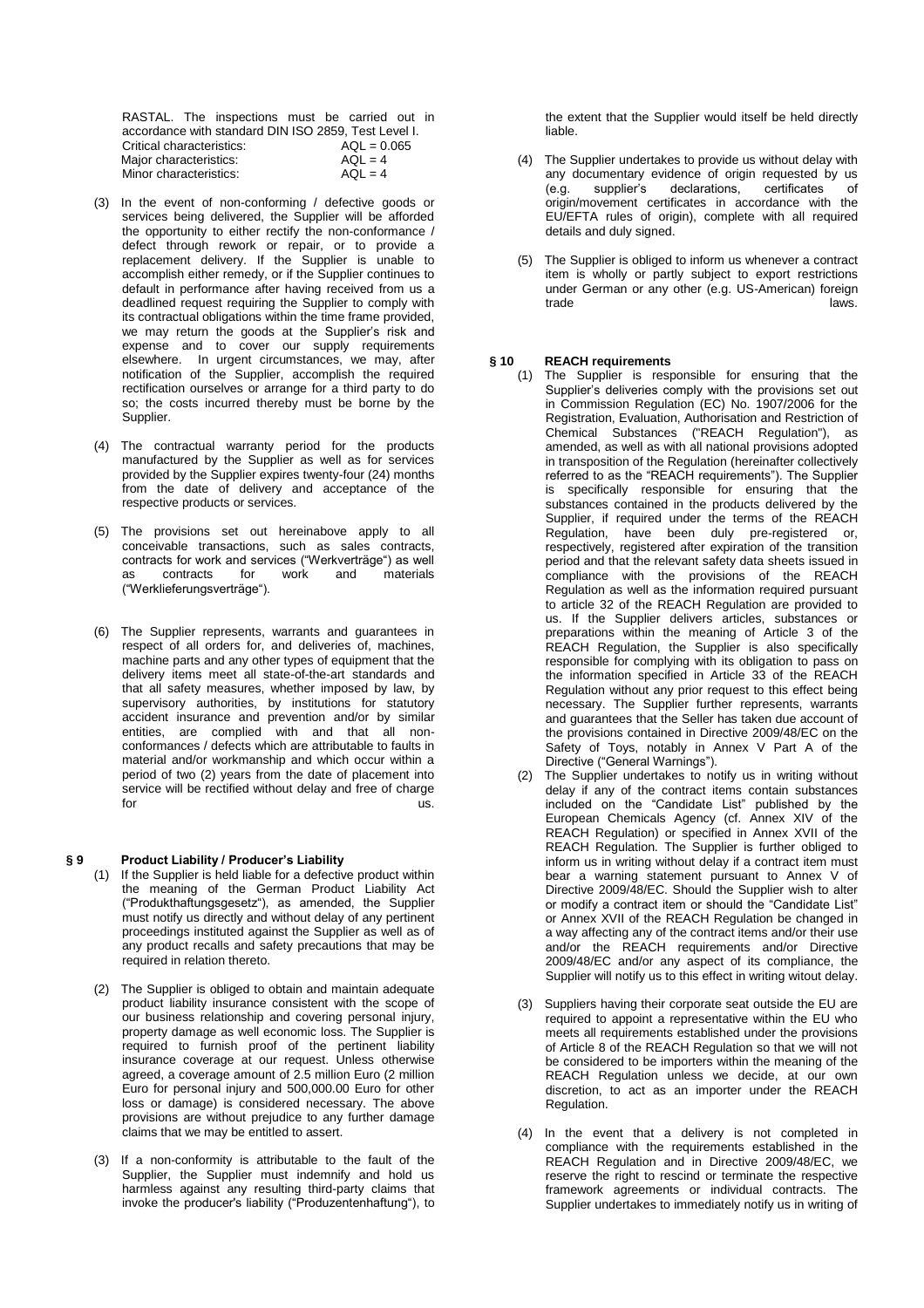any changes affecting compliance with the REACH requirements. The Supplier is obliged to indemnify us and hold us harmless against any third-party claims resulting from non-compliance with the REACH requirements. Failure to comply with the provisions and obligations imposed by the REACH Regulation constitutes a defect ("Mangel") capable of triggering warranty claims.

#### **§ 11 Compliance with applicable statutory provisions, child labour, environmental protection**

- (1) The Supplier's order acceptance or, at the latest, actual performance of delivery is deemed to constitute a confirmation to the effect that the contract items to be supplied conform to all laws and regulations implemented by the EU and the Federal Republic of Germany for the safety of food-contact materials, and that they specifically meet the latest state-of-the-art standards. The Supplier further represents, warrants and guarantees that the items to be supplied comply with all legal calibration requirements applicable in the Federal Republic of Germany, with the German Packaging Ordinance of 21 August 1998, amended, as well as with all German regulations and directives issued by public authorities, institutions for statutory accident insurance and prevention as well as professional associations.
- (2) The Supplier's order acceptance or, at the latest, actual performance of delivery is deemed to constitute a confirmation to the effect that the Supplier does not and will not employ any person in the production of the contract items who is under fifteen (15) years of age or, respectively, eighteen (18) years of age in the case of hazardous work (hereinafter referred to as "Child Labor"). The Supplier has used all reasonable efforts to ascertain whether its own suppliers use Child Labor in the production of contract items and certifies that the Supplier, after reasonable inquiry into the matter, is not aware of any of its suppliers of contract items using Child Labor. The Supplier's order acceptance or, at the latest, actual performance of delivery is deemed to constitute a confirmation to the effect that the workers used currently or in the future by the Supplier in the production of the contract items are, and will be, present at the workplace of their own free will. The Supplier certifies that neither the Supplier nor any of its upstream suppliers of contract items knowingly uses, or will use, forced labor. The Supplier understands that these certifications and undertakings are of the essence to any contract hereunder. The Supplier is obliged and undertakes to indemnify us and hold us harmless against any liability that may arise from the contravention of this provision by the Supplier or any of its upstream suppliers in relation to the contract items used in the supply chain. The Supplier further agrees that, should we determine that a violation of this provision has occurred, we will notify the Supplier, whereupon the Supplier must, without delay, remedy the violation. Should we determine that the Supplier has not remedied the violation, then we may terminate the contract without notice.
- (3) The Supplier is aware that we attach great importance to the protection of the environment. The Supplier's order acceptance or, at the latest, actual performance of delivery is deemed to constitute a confirmation to the effect that the Supplier complies, as a minimum requirement, with the environmental laws of the country in which the Supplier operates. We may at our sole discretion, during regular business hours and after reasonable notice, conduct audits to verify whether the legal requirements of the respective country are met. The Supplier further agrees that, should we determine that a violation of the laws applicable in that country has occurred, we will notify the Supplier and may terminate the contract without notice. In this case, the Supplier will

be obliged to indemnify us and hold us harmless with respect to any liability arising from the Supplier's violation of this provision.

# **§ 12 Proprietary Rights**

The Supplier is liable to ensure that the Supplier's delivery items as well as our use thereof do not infringe on any patents or other proprietary rights held by any third party. The Supplier undertakes to indemnify and hold us and our customers harmless against any claims that may arise from the use of the respective proprietary rights. This principle does not apply if, due to the fact that the Supplier has produced the delivery items in accordance with drawings, models or equivalent descriptions / specifications or instructions / directions provided by us, the Seller is not aware and cannot reasonably be expected to be aware in the context of, or in connection with, the Seller's production of the items of any proprietary rights being infringed thereby.

### **§ 13 Force Majeure**

War, civil war, export restrictions and trade restrictions that are due to changes in political conditions, as well as strikes, lock-outs, stoppages / breakdowns, operational restrictions and similar events which make contract performance impossible or unreasonably burdensome for us are considerd to be events of force majeure and will relieve us, for as long as the force majeure event persists, of the obligation to take timely delivery. The contracting partners are obliged to inform each other accordingly and to adjust their obligations to suit the changed circumstances in mutual good faith.

# **§ 14 Business secrets**

- The Supplier undertakes to observe strict secrecy in respect of all commercial and technical information as well as in respect of all documents of which the Supplier becomes aware through the business relationship and which are not yet generally known or available in the public domain. The Supplier is required to oblige the Supplier's subcontractors, if any, accordingly.
- (2) The Supplier is not permitted to refer to or quote our corporate name and trademarks in references or publications unless we have previously agreed thereto in writing.
- (3) If a separate non-disclosure agreement has been concluded, the Supplier is obliged to pay a reasonable amount of liquidated damages, but not less than 10,000.00 €, for each case of culpable (i.e. wilful or negligent) violation of the confidentiality obligation or the restriction of use. We may claim liquidated damages notwithstanding any other claims for damages we may be entitled to assert; in this case, the liquidated damages will be credited against the pertinent unliquidated damages.

## **§ 15 Final provisions**

- (1) Should any of the foregoing provisions be or become invalid, the remaining provisions will not be affected thereby.
- (2) It is hereby understood that these General Terms and Conditions of Purchase as well as all legal relations between us and the Supplier are governed solely by the laws of the Federal Republic of Germany. This principle also applies if the Supplier's corporate seat is located outside the Federal Republic of Germany. Applicability of UN Sales Law (United Nations Convention on Contracts for the International Sale of Goods – CISG) is excluded.